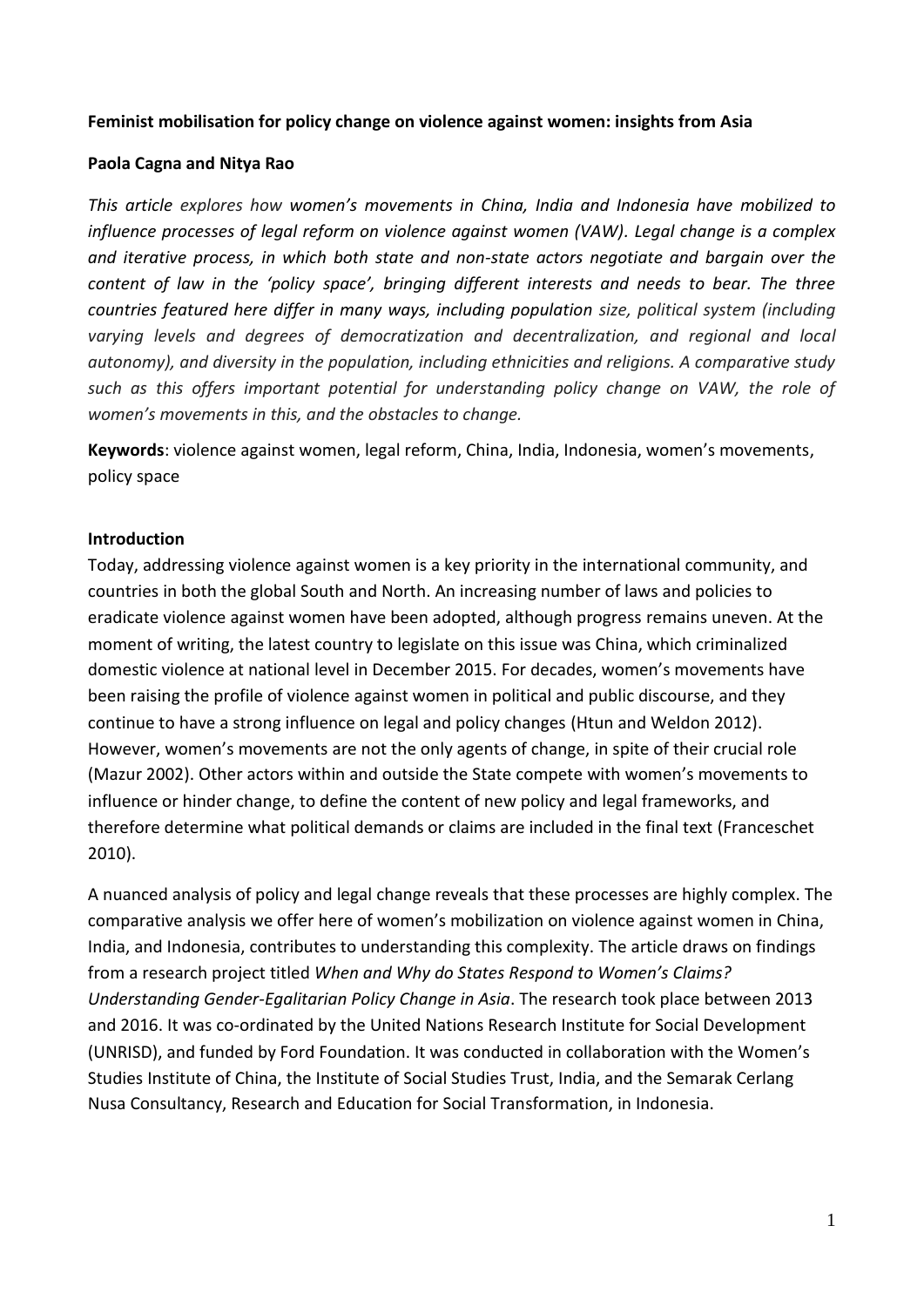Following a brief overview of the research design, the first section of the article will outline our arguments on the processes of change and law-making around VAW, exploring what makes it such a complex undertaking. The second section will explore why certain women's claims related to violence against women succeed, while others remain excluded from the legal reforms in the three countries. The last section will analyse the different strategies for successful bargaining, based on evidence from the case studies.

# **Research design: an overview**

China, India, and Indonesia, the countries of our study, all offer insights significant for understanding broader processes of change around violence against women, because of their size, governance systems with regional and local autonomy, and other forms of diversity in terms of ethnicity, religious beliefs, and livelihood contexts.

The research mainly focused on women's collective political action at national level; in particular, mobilization for the approval of the laws on domestic violence in China (the Domestic Violence Law, 2015) and in Indonesia (the Law on Domestic Violence, no.23/2004). For India, the article analyses the mobilization of women around the amendment of the sections on sexual assault in the Indian Criminal Law (specifically, to the Criminal Law [Amendment] Acts of 1983 and 2013). UNRISD research reports are forthcoming on each of these, and we draw extensively on the findings within them [2].

In addition, we drew on experiences at subnational levels [3]. Women's movements can direct claims toward both central governments, and provincial or state governments. India and China are federal countries and Indonesia has a decentralized system, meaning that legislative power is shared between the central government and the governments of the provinces (China, Indonesia) and of the states (India). Research was conducted in the Chinese provinces of Hunan and Shaanxi, in the Indian states of Gujarat and Karnataka. In Indonesia, it included both provincial and district levels: the provinces of East Java, West Nusa Tenggara, and West Sumatra; and the districts of West Pasaman, Jember, and East Lombok.

To assess the complexities of change processes at both central and subnational levels, each case study identified the following:

- 1. key actors engaged in the mobilization (for example, women's organizations, political parties);
- 2. key events (that is, specific cases of violence against women that might have been catalysts for the mobilization);
- 3. key strategies (for example, national networks, or use of mass media).

Interviews with key informants (policy makers, bureaucrats, lawyers, and activists), were supplemented by archival research (parliamentary debates, policy documents, judicial reports). In the case of Indonesia, the research was also an exercise in self-reflection, focusing on the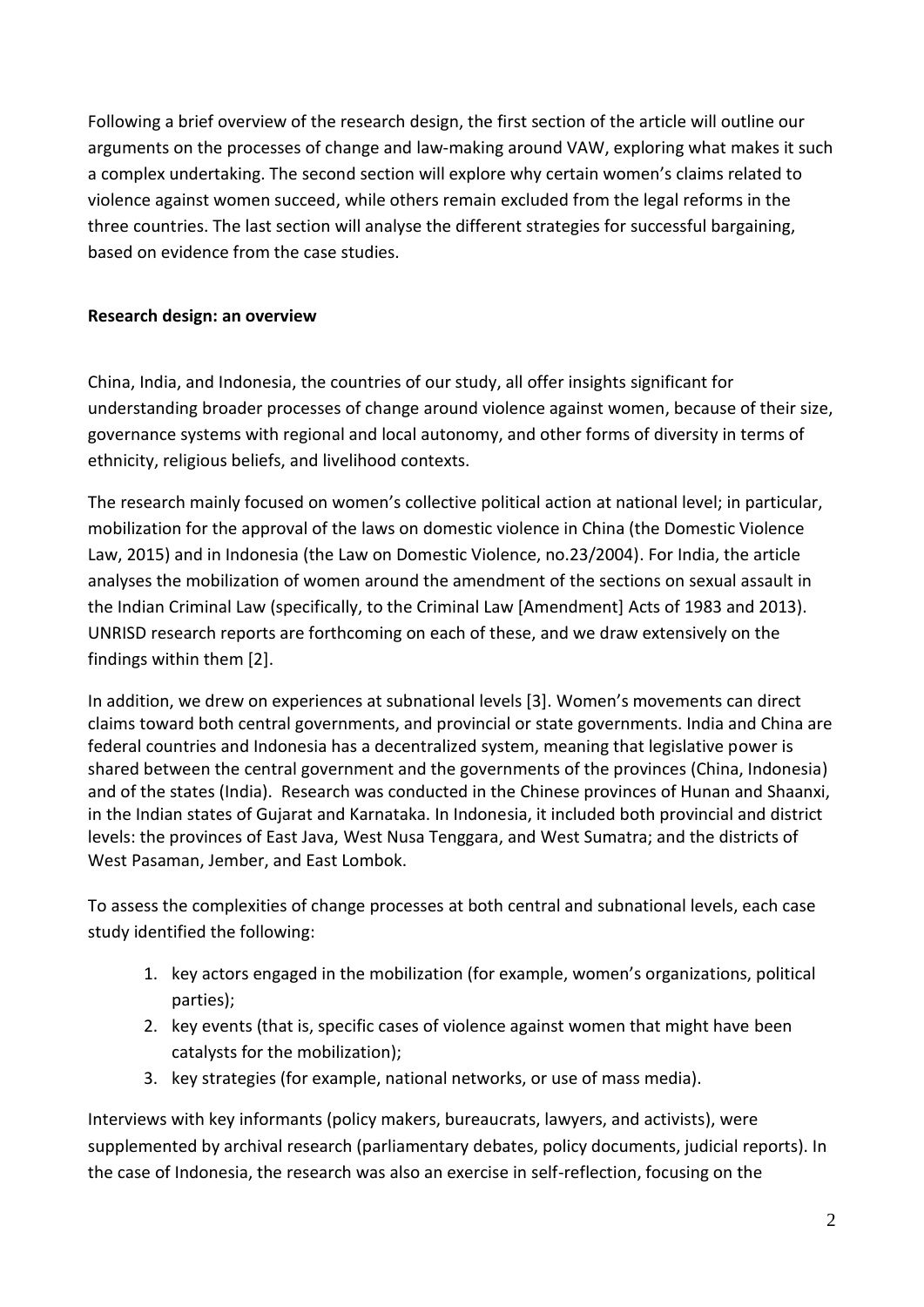researchers' personal experiences of activism, since they had been directly involved in mobilization for the law on domestic violence. This article draws on the accounts, opinions and views of many informants involved in the research.

Contrary to what is sometimes assumed, laws result from complex processes of negotiation and bargaining, among a wide range of actors (Gaventa and McGee 2010). These actors include state institutions, of course, but also many different constituencies from civil society. Each of them represents different political interests, and has different claims based on those interests. Therefore, the law-making process can be seen as a struggle over what demands to include, and how to interpret the meanings and content of these demands (Fraser 1989).

Such processes of bargaining and negotiation between state and non-state actors develop within what can be called the 'policy space'. We find this a useful concept. Policy space has been defined by John Gaventa (2006, 26) as 'opportunities, moments and channels where citizens can act to potentially affect policies, discourses, decisions, and relationships that affect their lives and interests'. This is a dynamic space, which can be expanded, contracted, opened up or closed down. Within it, different actors discuss and contest their interests and demands. Importantly, and to add to the complexity, the policy space is not only a place for negotiation between state and nonstate actors, but also amongst different non-state actors – and indeed between different state actors, since the state is not a single entity.

The country studies demonstrate the complexities involved in three specific law-making processes on violence against women. The Indian Criminal Law (Amendment) Act of 2013 was the outcome of a long history of negotiation, which started in the late 1970s. This involved women's organizations, LGBTI groups, law commissions, and the Indian parliament. In Indonesia, women activists negotiated over almost a decade with religious leaders, human rights organizations, profeminist men's groups, and ultimately with Parliament members and policy makers to secure the content of the Domestic Violence Law, no.23/2004. The Chinese government approved the Domestic Violence Law, 2015, after twenty years of pressure from the All China Women's Federation (ACWF), autonomous women's organizations clustered in the Anti-Domestic Violence Network (ADVN) [3], and international organizations. Although women's movements did play a key role in leading and framing mobilizations on violence against women (Htun and Weldon 2012), they constantly negotiated with other constituencies, who also influenced the process of change. In all three countries, gains were made through lengthy, negotiated and complex processes.

Women's movements themselves are not homogenous. On the contrary, they are segmented along other lines, including class, sexual identity, caste, religion, ethnicity, and geographical origin (for example, urban versus rural). So, during processes to negotiate for legal reform, women's organizations also negotiate demands and claims among themselves. Examples of this can be seen in our country studies. While building a national alliance to advocate for the law on domestic violence, Indonesian women's groups bargained with religious women's organizations. In India, in the late 1970s and early 1980s, women's organizations overcame different ideologies, as well as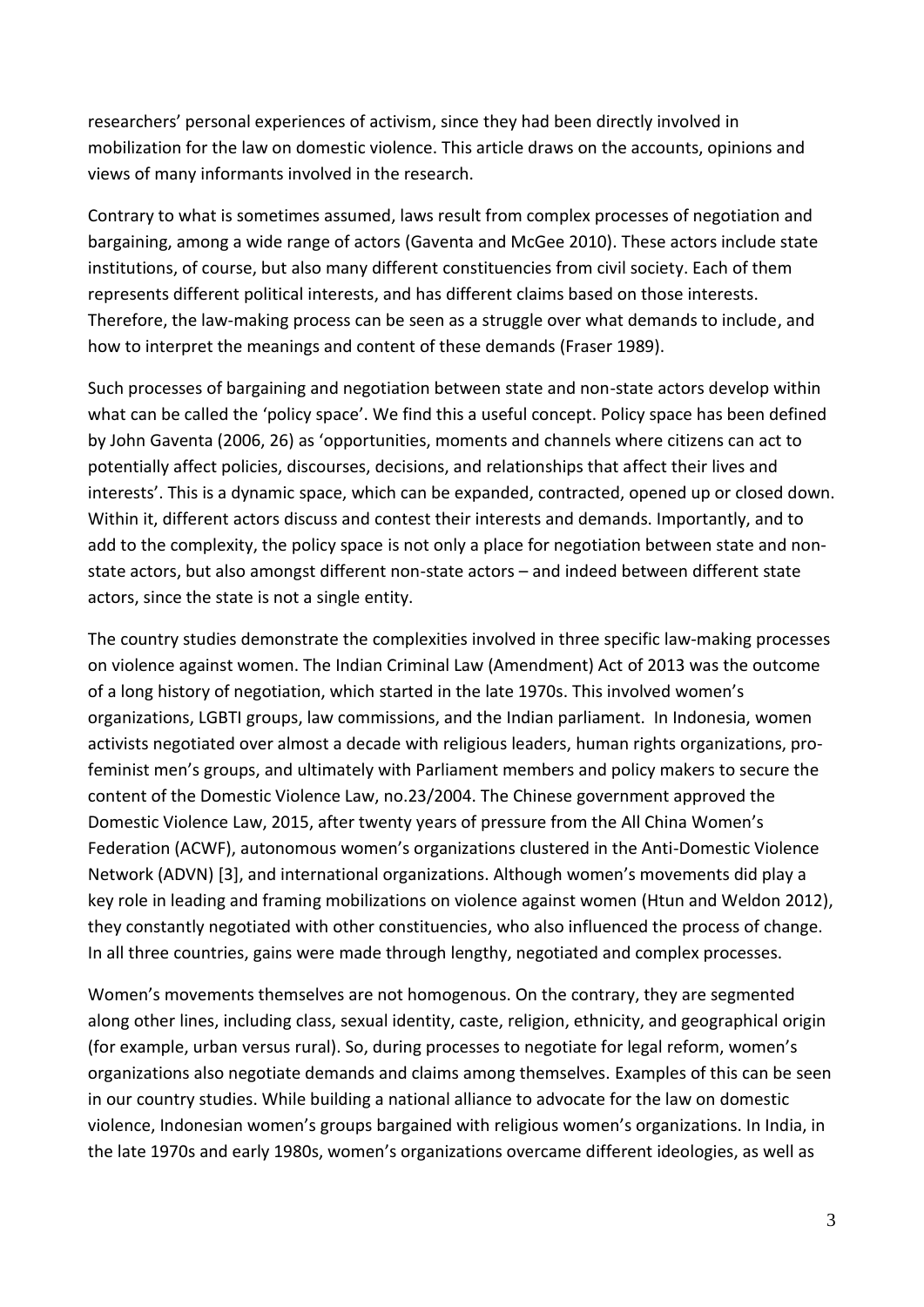differences of caste, class, geographical origin, and religion through national consultations to agree on their demands. The autonomous women's organizations that flourished in China after the Beijing Conference in 1995 mirrored the need of sections of the Chinese women's movement to dissociate from the ACWF, and create new spaces for activism and advocacy (Du et al. 2015).

As we have said, the state is not a single entity, and a variety of state actors are engaged with the law-making process on violence against women. These include political parties, women's national commissions, ministries, and women politicians' caucuses. The different state actors operate at different levels of the process, and can adopt contradictory opinions over the same issue – particularly in federal and decentralized countries.

Again, this is exemplified in the three case studies. The Indonesian National Commission on Violence against Women faced resistance from most of the members of Parliament to the national law on domestic violence. Similarly, in 2013, the Indian Parliament rejected the most progressive recommendations for reforming the laws on sexual assault proposed by the technical commission (known as the Justice Verma Commission), which was appointed by the government in 2012. The Chinese People's Congress approved the national law on domestic violence a full 15 years after Hunan province, the first local government in China, approved a resolution on the issue (in 2000), progressively followed by 21 other provinces. So even when women's claims are effectively channelled into the state, they undergo a further process of bargaining, among different state actors, and at different levels of governance.

Finally, there is complexity in the way policy spaces are constituted. These spaces are embedded in power relations; actors do not enjoy equal access, voice or influence over the policy space (Cornwall 2002). At one level, institutional mechanisms might prevent certain actors from accessing the policy space (for example, lack of access to parliamentary discussions). At another level, more subtle manifestations of power work to value or devalue particular actors and their demands. LGTBI [4] groups, for example, may be present in the policy space, but their voices often remain at the margins of policy-change processes on violence against women.

Throughout the policy process, power is exercised. Powerful actors are able to keep certain issues, like marital rape, off the political agenda (Eyben 2012). In almost all countries, the majority of parliamentarians are men [5] – a particular issue when violence against women is debated. Violence against women is seen widely as part of the natural order of things, hence challenging it includes a process of raising awareness that it is an issue of rights, and the perpetrators are guilty of a crime.

## **When and why are women's claims adopted by the state?**

Our research was prompted by the fact that successful mobilization on violence against women has contributed to progressive legal change across countries. For instance, the latest reform of the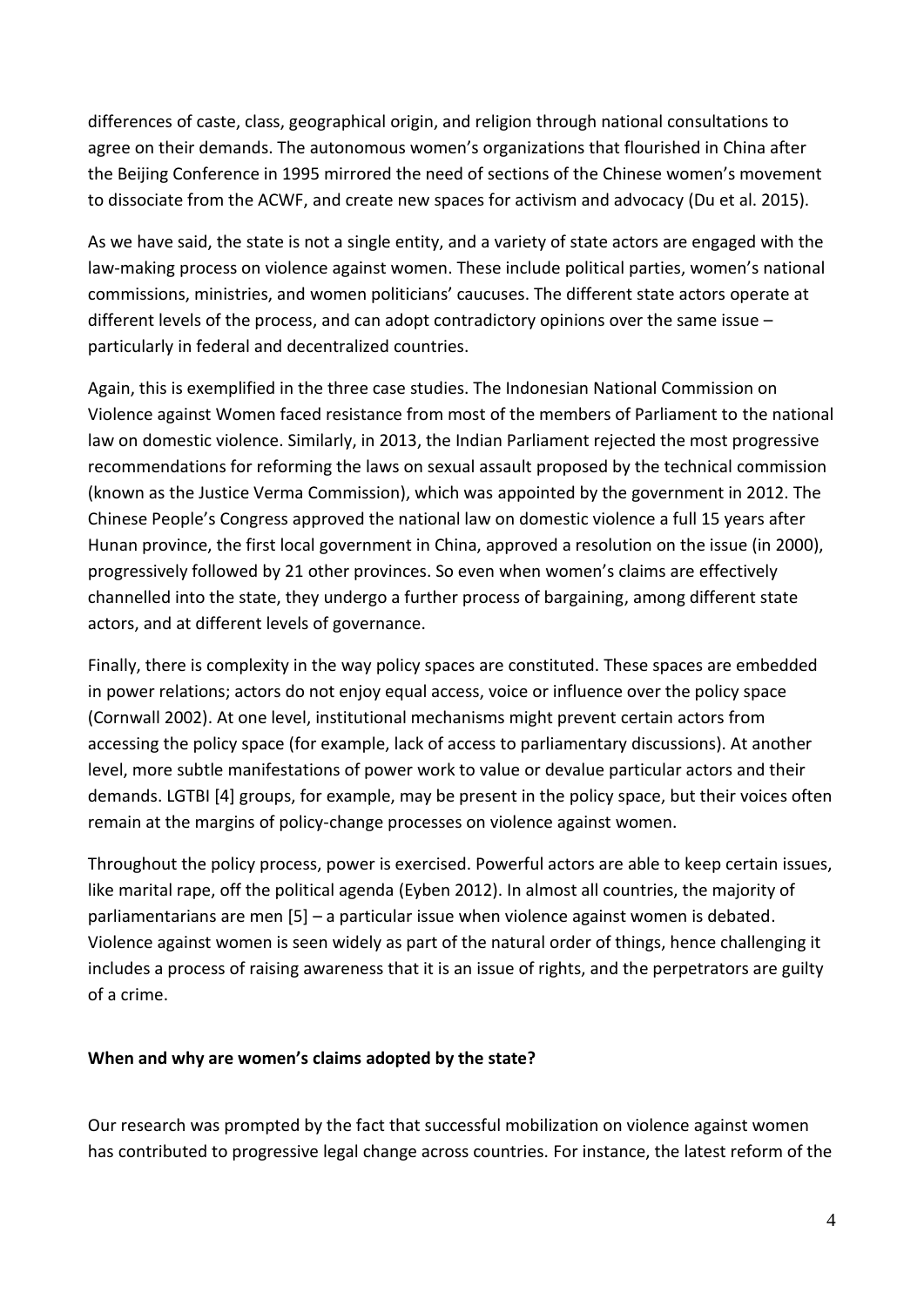Indian Criminal Law has expanded the definition of rape to include penetrations other than penovaginal, to include objects, and oral sex without consent. Crimes such as stalking and acid attacks have also been recognized. In China, the law on domestic violence has recognized this as a nationwide problem, not just restricted to a few provinces. It also covers both married and unmarried couples, and people sharing a living space but unrelated, including foster families and live-in domestic workers. The Indonesian Law on Domestic Violence, no.23/2004, adopted the definition of domestic violence (including psychological, physical, sexual and economic abuse), and measures for the protection and assistance of victims, as suggested by the women's movement.

Despite these gains, however, in all three countries some claims have remained excluded from the reform. In India, the recent reform excluded claims around the criminalization of marital rape – demanded by women since the late 1970s – as well as the demand to include gender neutrality of both the victim and the perpetrator of sexual offences in legal texts, to avoid reproducing the idea of rape exclusively as an act by a man towards a woman. In Indonesia, the law on domestic violence adopted a limited definition of 'family' based on the Marriage Law no.1/1974, and excluding the marriages that are not registered with the State and co-habitations. Further, when women activists in Indonesia began to mobilize for a law on sexual offences and assault outside the domestic domain, they encountered a lot of resistance, as these demands opened up a controversial debate on women's morality and autonomy **(Eddyono et al. 2016)**. In China, the recently approved law on domestic violence does not include sexual violence in its definition of domestic violence, and does not cover same-sex couples. The exclusion of these claims excuses and normalizes the forms of violence that are not under the purview of the law (Merry 2011).

The way that consensus-building between different constituencies works might explain why some claims are pursued, while others are not. To achieve the consensus required between different actors involved in political action, claims that are seen as more controversial are often left out in favour of those which are less divisive. This type of compromise can be actively used by advocates as a pragmatic strategy to push ahead with some demands, especially given political expediencies like elections. The more controversial claims then remain on their agenda for future mobilization.

From our case studies, we have several examples where such bargaining took place. In 2004, when the parliamentary legislature was coming to an end without approving the law on domestic violence, Indonesian women activists compromised on the demand for a broader definition of family, amongst others, instead of risking having to start the process of mobilization again with a new parliament and, maybe, a government with a different view on the issue of domestic violence (Eddyono et al. 2016).

In a series of meetings in 2010 and 2012, Indian women's and LGBTI organizations compromised to demand that the gender of the rape perpetrator in the Criminal Law should be specified as male, but the gender of the victim should remain unspecified. They could have made a more controversial demand that both victim and perpetrator should remain gender-neutral, but holding back from this ensured that the less contentious demand was passed (Chigateri et al. 2016).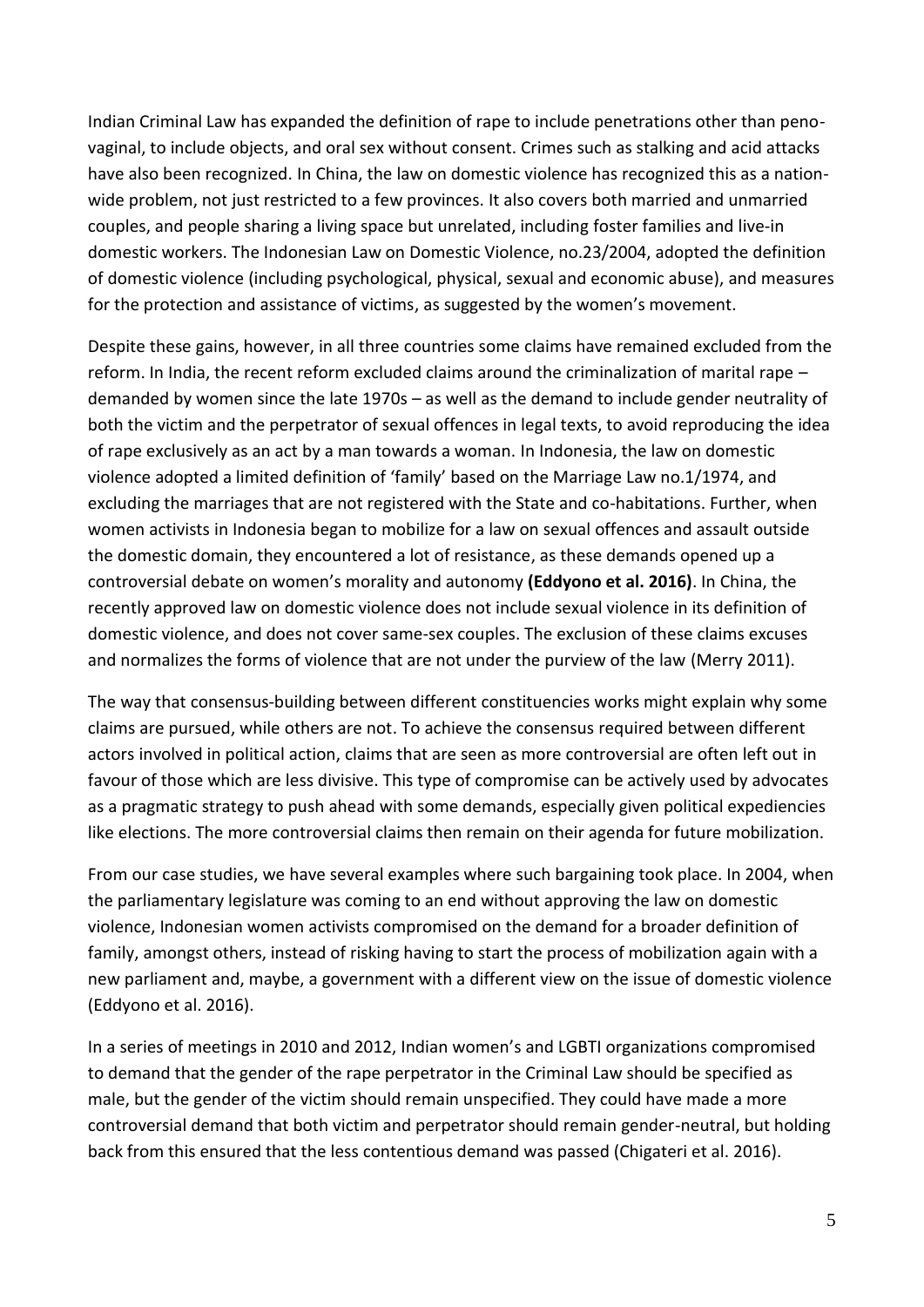Similarly, the Justice Verma Commission made several progressive recommendations to the Indian Parliament (Ibid.). While not all were passed, they were at least brought into the discussion, even if ultimately rejected. Given the iterative nature of the process of policy change, these claims, already documented, can inform the next phase of women's mobilization, probably with a better chance of success.

Claims which affect all women – as claims about violence against women obviously do – lend themselves to support and solidarity among women and women's organizations. This was borne out by our research findings – for example, within the national networks against domestic violence in China and in Indonesia, as well as the cohesion amongst Indian women's organizations in the early stages of the mobilization.

In contrast, the claims in the case studies that were more contentious were claims that challenged traditional and commonplace norms about family and sexuality, with their roots in patriarchy and heteronormativity (that is, a belief that heterosexuality is the only, or 'normal' sexual orientation). These claims were what Mala Htun and Laurel Weldon (2010, 210) have defined as 'doctrinal' claims – that is, they are claims that challenge cultural norms and religious beliefs. The examples in our research of demands to include same-sex couples in laws on domestic violence, and to adopt a definition of rape in which victims are not only female (and still more contentiously, suggesting perpetrators are not only male), challenge traditional ideas about family structures and relationships, and sexuality. These claims are more likely to face resistance in policy spaces, and are also more difficult to organize around since they are not universally accepted by all actors seeking change.

Finally, whether claims are taken up or excluded also depends on where they fall in people's perceptions around the dichotomy between the public and private spheres. Breaking the silence around violence against women is an act of breaking the boundaries between private and public. It is often taken for granted that any form of abuse by the husband towards his wife is justified or to be solved within the privacy of the family. In India, rape is often associated with discourses of honour, shame, and blame. These discourses push the gender dimension of violence back into the private sphere and resist attempts from the state to intervene. The recent legal reforms in the case study countries proves that violence against women has entered the public domain, questioning some of the ideas around the private. However, claims relating to the criminalization of marital rape are still resisted by some in civil society as well as state institutions, as they ask the state to legislate against men's privilege within the family.

#### **Strategies for successful bargaining: insights from Asia**

In our study, we could see how women's movements mobilizing on violence against women used a variety of strategies to engage in negotiation and bargaining around their claims, in order to successfully influence the process of change. Different strategies were used depending on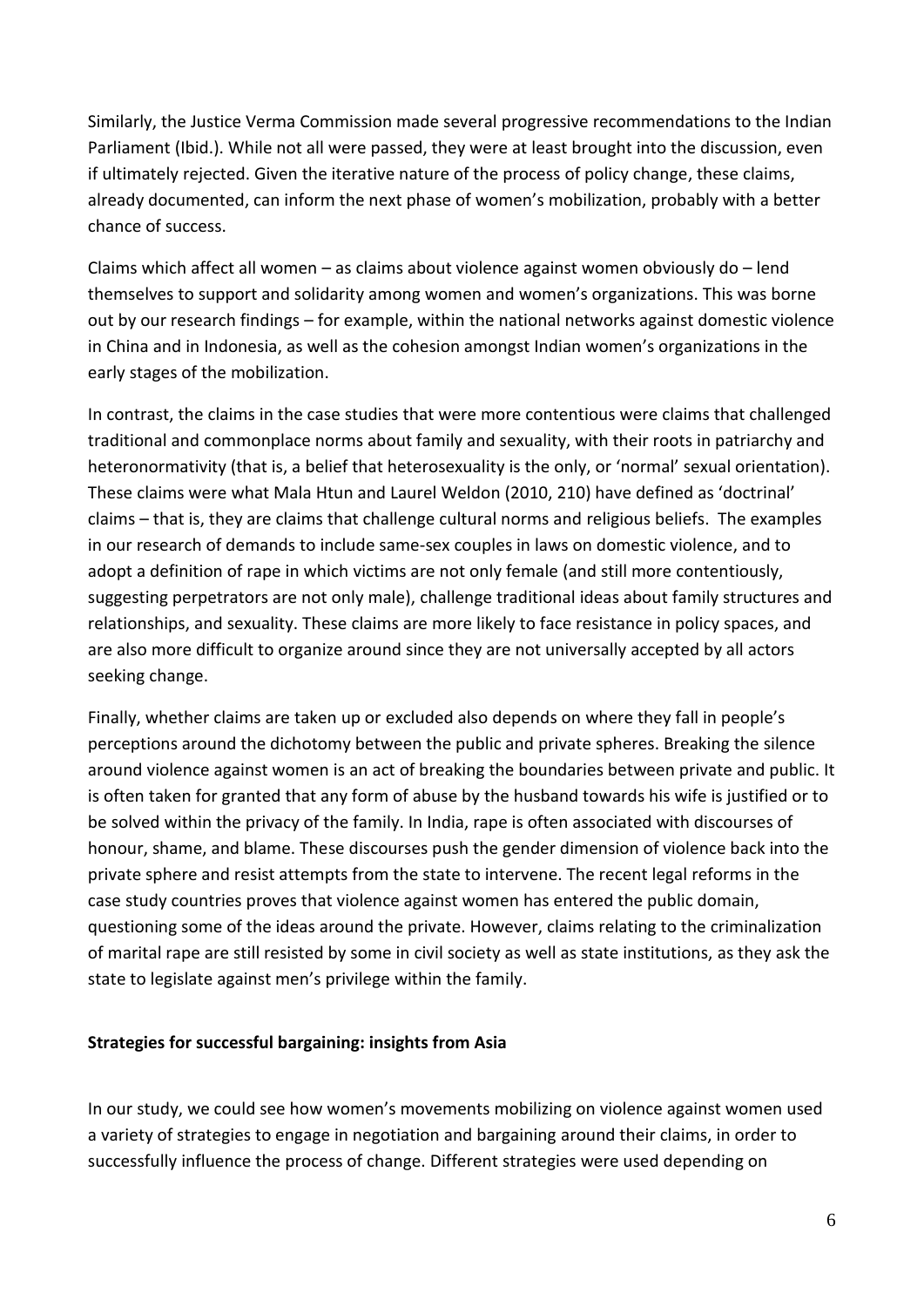whether they were negotiating with other women's organizations, civil society, state actors, or international and transnational organizations. Informants in the research shared their perceptions of the usefulness of these various strategies and the sections below are informed by their assessments.

## *Within the women's movement*

The key strategy was to build alliances among women's organizations, whether it took the form of networks (Indonesia and China) or national consultations (India). In each case, it strengthened the voice and the presence of the women's movement. The Indonesian leader of the mobilization against domestic violence, the Women's Association for Justice and Legal Aid (LBH APIK) established the Advocacy Network to Eradicate Domestic Violence (JANKGA PKTP) in 1997 (Eddyono et al. 2016). In China, a group of autonomous women activists created the Anti-Domestic Violence Network (ADVN) in 2000 (Du et al., 2015). The presence of well-known activists as leaders facilitated the expansion of the network to other autonomous women's organizations, individual activists and scholars, as well as to Women's Federations at provincial and municipal levels.

Within these alliances, however, women's organizations have to reach a consensus on the claims to raise. Consensus requires negotiation and confrontation between the different interests and ideologies of the women's organizations. As mentioned, women are not a homogenous section of the society. Achieving consensus also means that some voices will prevail over others.

An important strategy in the face of such difficulties is to appeal to the similarities among women, as happened in India. For instance, the clause on the burden of proof (which specifies whether the victim or the accused must prove that a rape happened) was debated at length at the national conference, *Perspective for Women's Liberation Movement in India,* held in Bombay in 1980 (Patel, 2012). In the decade that followed, New Delhi-based women's organizations argued for applying the burden of proof to the accused for all cases of rape. This was opposed by women's groups from other Indian states who had suffered greatly from state repression during the Emergency [6]. They argued that the clause should only apply to cases of custodial rape. They feared that, if expanded to all cases of rape, the clause could be misused by the state to involve male activists in fake cases of rape. Another divergence was on the experience of sexual violence by women from different castes. Lower caste women experienced rape by husbands, landlords, and employers as part of their daily life, and saw it as an element of caste and class oppression; while upper caste women saw violence more as an exceptional experience. However, despite these differences, a consensus was finally achieved on the basis of their shared values: the dominance of men, the patriarchal state, and the caste and class systems over women as the root cause of sexual violence (Kumar, 1993).

A further strategy within the women's movement was to exploit the differences between different levels of women's organizations. For example, in China, collaboration between the ACWF and the ADVN was challenging, because the ACWF is very close to the Chinese Communist Party, while the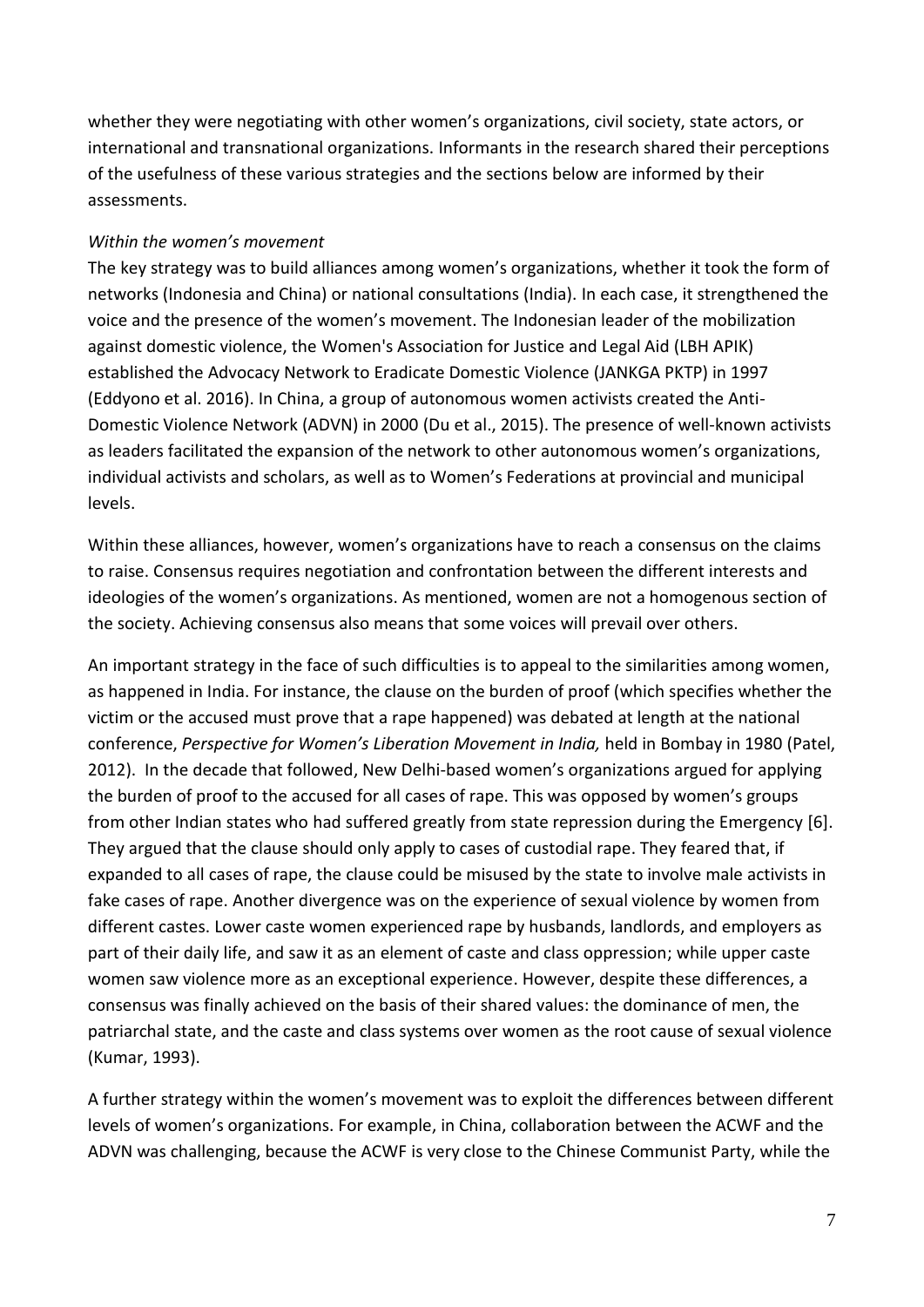ADVN is constituted by autonomous organizations who are often in conflict with the party. At the national level, being close to the centre of power, it proved politically difficult to overcome these differences. However, at the provincial and municipal level, where such power relations are less fraught, and members of the two organisations may have personal relationships, the network successfully co-ordinated with the Women's Federations, using their strong relations with the party to influence policymakers (Du et al., 2015).

## *Building wider civil society support*

Women's movements employ a series of strategies to negotiate support from other organizations and movements. The purpose is to bring demands on violence against women into the public domain, and obtain broad-based civil society support for this purpose.

Broad alliances with different constituencies were important, especially in Indonesia. Our research revealed that the JANKGA PKTP network built a very wide-ranging alliance by opening up to human rights organizations, political parties, and religious leaders across the country (Eddyono, 2005). The New Men's Movement, a pro-feminist men's organization, also joined the network, confirming the importance of seeking men's support in eradicating domestic violence. The network also used champions within political parties and religious organizations to channel their claims into and gain the support of these organisations. For instance, some activists of the JANKGA PKTP were members of the religious organization Fatayat-NU [7] and were able to advocate for the urgency of a law against domestic violence, overcoming the scepticism of male religious leaders. The establishment of broad alliances with the civil society was less influential in India, where women's organizations coordinated with LGBTI and child rights movements only (Chigateri et al. 2016), and in China, where the mobilization was only supported by human rights organizations (Du et al. 2015).

Our research revealed that in Indonesia, women's organizations also sought to dialogue with potential opponents, such as customary leaders (Eddyono et al. 2016). In 2012-2014, women's and child rights organizations collaborated to stop the kidnapping and rape of young girls in the province of East Lombok. The perpetrators tended to justify their actions through the customary practice of elopement, known locally as *merariq*. However, *merariq* is consensual rather than being a forced kidnapping. To avoid conflict between the interests of those seeking to preserve customary practices and women's and girls' rights, activists convened meetings with the local government, customary leaders, and religious leaders to together find solutions to keep the practice but avoid its misuse. After a series of meetings, the government proceeded with the discussion of a by-law (Ibid.).

To gain broader support from civil society, women's movements need to frame their demands to fit with the discourses of other constituencies. In Indonesia, Muslim feminist women used the Quranic principle of the *sakinah* family – honest and peaceful family - to convince their leaders of the need to mobilize for a national law **(**Aisyiyah 2014**)**. By contrast, Indian women framed their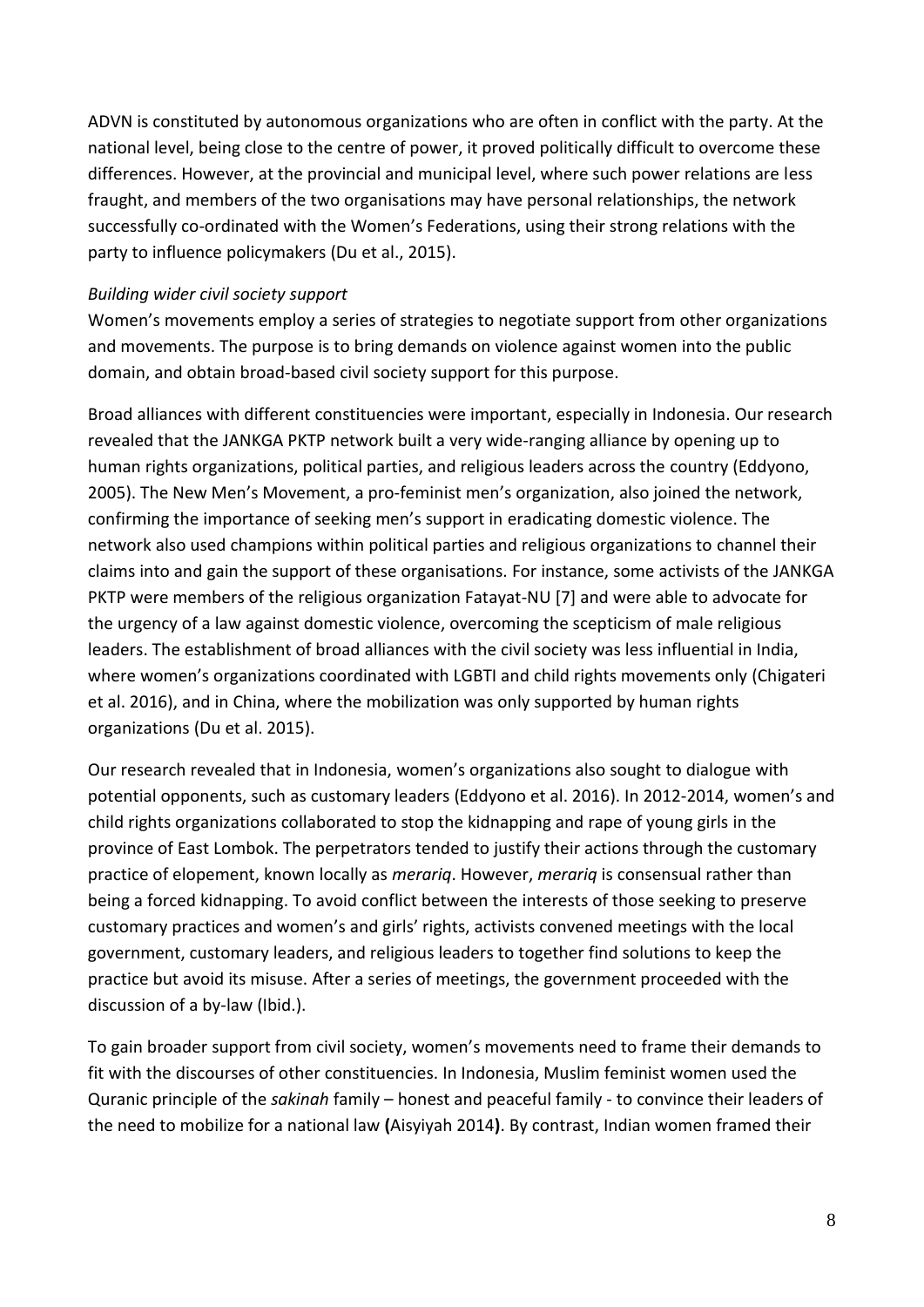claims against sexual assault based on women's bodily integrity and autonomy (Menon, 2014), this might explain why the Indian movement was less supported by religious organizations.

Key events can be a catalyst for massive mobilization and/or for putting ongoing mobilizations in the spotlight, raising both awareness and support. In India, the rape cases of Mathura and Rameeza Bee in the late 1970s (Kumar, 1993) and the rape of a female student on a bus in New Delhi in 2012 triggered women's mobilization and massive demonstrations (Chigateri et al. 2016). In Indonesia, mass sexual violence against women of Chinese ethnicity during the 1998 riots [8] placed the topic of violence against women firmly in the public eye, and led to the National Commission on Violence against Women being established. In 2012, the Chinese public started to be aware of the story of Li Yan, a woman victim of domestic violence who was sentenced to death for murdering her husband, although she had regularly reported the abuse, but in vain (Guardian, 28 January 2013, http://www.theguardian.com/world/2013/jan/28/chinese-officials-domesticviolence). The sentence was overturned in 2014, after pressure from Chinese women's organizations, human rights groups, and international organizations. In the opinion of informants involved in our research, the case created opportunities to discuss domestic violence in public and was decisive for placing the issue in the five-year legislative plan of the Chinese government (Du et al. 2015).

Mass and social media give visibility to these key events, and provide a space for women's movements to raise their claims. Media can be a powerful tool to raise societal awareness on violence against women. For instance, the ACWF cooperates with the China Central Television Movie Channel to show advertisements against domestic violence (Du et al. 2015).

## *Putting claims onto the state's political agenda*

In our research, we were able to identify a number of conditions which seem conducive to women's claims being placed on the political agenda.

A democratic regime provides an enabling environment for women's movements. We particularly see this in Indonesia, where the democratic transition at the end of the 1990s reinstated civil rights and introduced new mechanisms for increasing civil society participation – that is, organized groups could propose bills directly to the Parliament or through political parties (Blackburn, 2004). This new scenario appears to have facilitated the Indonesian women's movements and their mobilization to criminalize domestic violence. In India, democracy takes the form of public consultations such as those organized by the Justice Verma Commission (WSS, 2013). The Commission invited civil society to make recommendations on the issue of legal reform, receiving more than 70,000 submissions ( [http://www.prsindia.org/uploads/media/Justice%20verma%20committee/js%20verma%20commi](http://www.prsindia.org/uploads/media/Justice%20verma%20committee/js%20verma%20committe%20report.pdf) [tte%20report.pdf,](http://www.prsindia.org/uploads/media/Justice%20verma%20committee/js%20verma%20committe%20report.pdf) 20). In China, in spite of living in a (semi-) authoritarian regime, women's organizations were able to mobilize to some extent and to channel their demands autonomously or through the ACWF.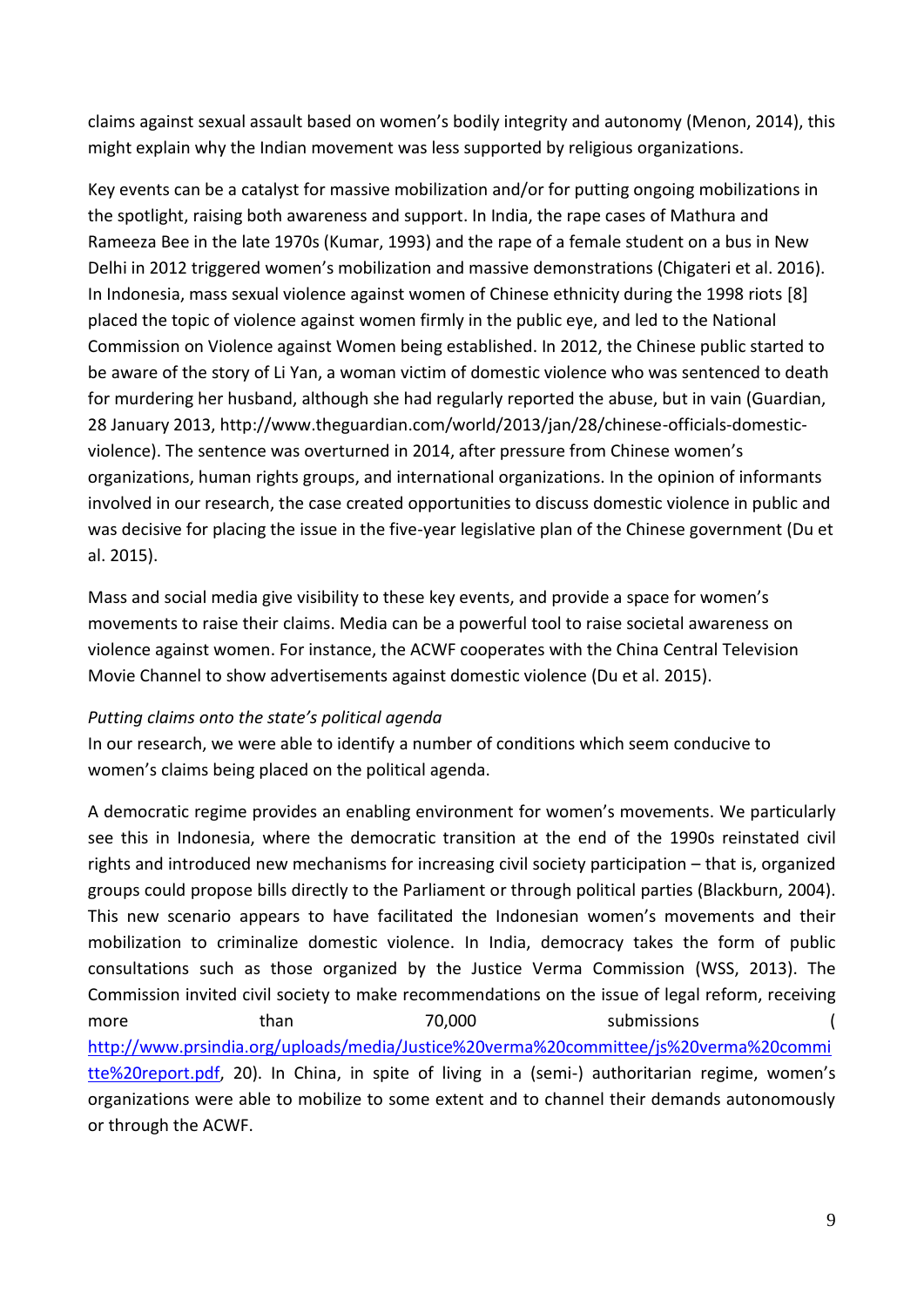A strategy adopted across the three countries was channelling claims to the state through women's national machineries or commissions, which proved effective in building bridges between women's organizations and the executive and legislative bodies of the state. In 2002-3, the Indonesian National Commission on Violence against Women planned a series of activities together with the JANKGA PKTP to gain the support of Parliament members. In interviews conducted during the research, we were told how they set up an Information Desk on domestic violence accessible to all members of parliament and other state officers. The Commission networked with the parliamentary women's caucus, enrolling them as champions within political parties and technical commissions (Eddyono et al. 2016). In 2010-12, the Indian National Commission for Women started negotiating the amendment to the Criminal Law, submitting a draft bill to the Indian parliament based on women's claims emerging from a series of consultations (Chigateri et al. 2016). In China, the ACWF to some extent played a similar role to the Indian and Indonesian commissions, attributable to its closeness and *de facto* affiliation with the Communist party (Du et al. 2015). For instance, in 2008, the Federation produced the first national policy paper on domestic violence together with six different state bodies (including the Ministries of Civil Affairs, of Justice and of Health). Through such collaboration, the Federation was able to include definitions of domestic violence and other claims previously raised by autonomous women's organizations (Ibid.).

Not only women's national machineries, but also personal relationships with policymakers and bureaucrats, can help women's movements channel their claims. In China, relationships with members of the political elites are seen by activists involved in our research as essential in order to have influence (Du et al. 2015). The leaders of the Shaanxi Research Association for Women and Family (SRAWF) felt they had benefitted from their personal relationship with the Shaanxi Women's Federation and were permitted to run training sessions on domestic violence for police staff as well as members of the Shaanxi People's Congress (Du et al. 2015). The presence of activists within state bodies is also seen by activists as effective. The Indonesian activist Tumbu Saraswati was elected to Parliament as a member of the political party led by the former President Megawati in 2001-04, after having been an activist for women's rights for many years, especially on violence against women. In her opinion, this double role enabled her to voice the claims of the JANKGA PKTP within the Parliament (Eddyono et al. 2016).

The way a claim is framed – that is, expressed - is equally important in negotiating with the state. While in Indonesia, the principle of supporting family life was used to gain support from religious organisations (Eddyono et al. 2016), the SRAWF in China found it very effective to frame domestic violence as a threat to the family and social harmony, to gain the support of Chinese policymakers (Du et al, 2015). In their narrative, offered during the process of our research, domestic violence prevents family harmony and consequently the harmony of society as a whole, making it a matter of concern for the state, instead of leaving it to the private sphere.

Professionals like lawyers and scholars are crucial for framing demands in the legal-technical language used by state actors. The feminist lawyers of the JANKGA PKTP drafted the first bill of the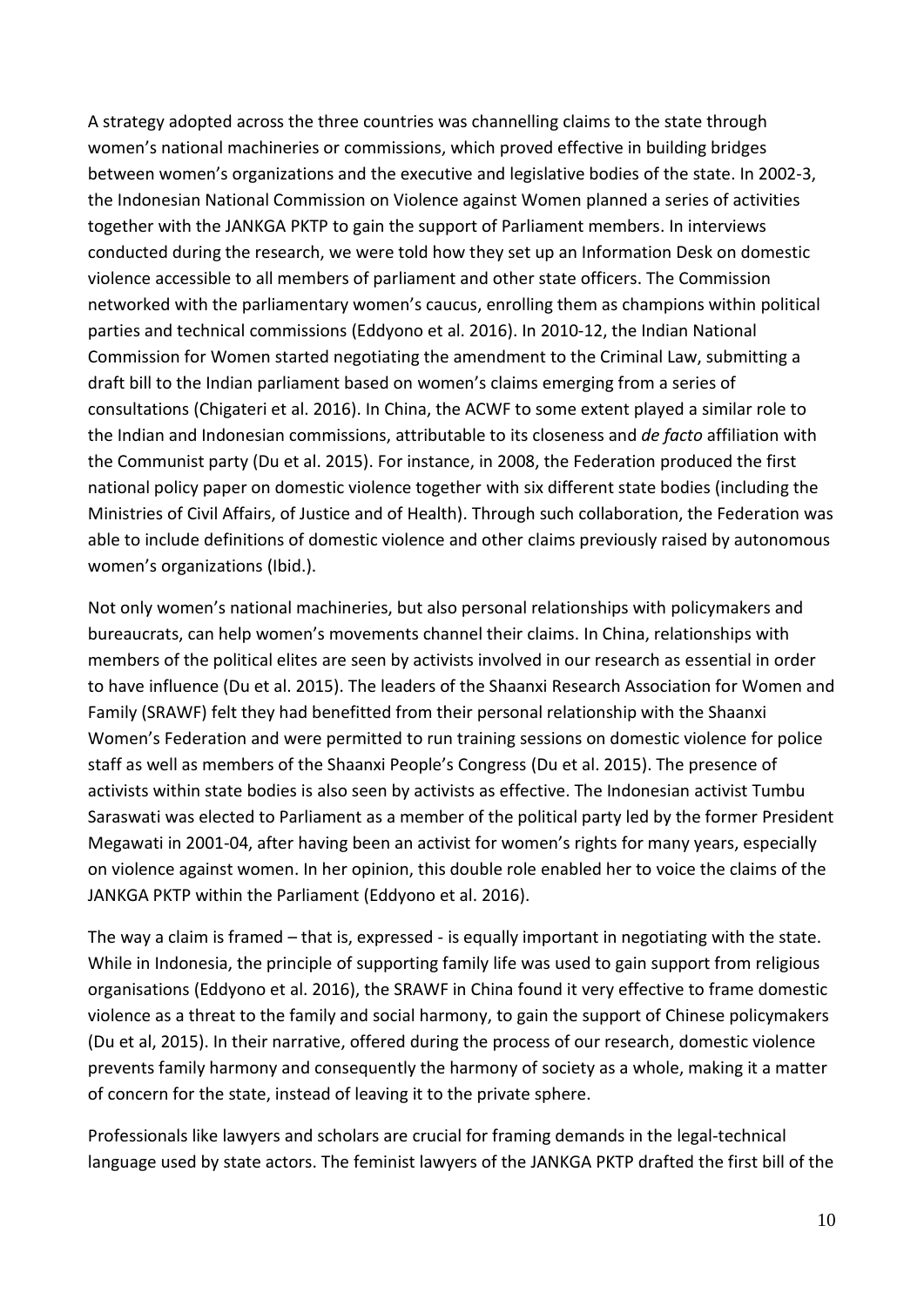national law on domestic violence and submitted it to the National Commission on Violence against Women, in Indonesia in 2002. The scholars of the Chinese ADVN collected rigorous academic evidence on the impact of domestic violence across the country, from 1993 onwards. In India, mobilisation against rape really began with an open letter sent by four lawyers to the Indian Supreme Court that released the policemen accused of raping a young girl called Mathura in 1978. The letter, written in technical terms, argued against the final verdict of the Supreme Court using existing laws and became the manifesto of the national mobilization.

#### *Seeking support from outside*

Additional support for women's mobilization on violence against women can come from international and transnational organizations. Across the three countries, they play different roles. Firstly, these organizations fund initiatives or women's organizations, especially in Indonesia and in China. A wide range of organizations supported women's mobilization in the two countries: international organizations, transnational NGOs, development agencies, and private foundations. Nevertheless, funding is increasingly focused on activities catering to material needs rather than providing support for political mobilization and advocacy (Blackburn, 2004). These choices particularly affect Indonesian grassroots organizations, which rely heavily on international funding.

Secondly, international organizations spread ideas, norms, and promote policy instruments. For example, the Fourth International Women's Conference held at Beijing in 1995 inspired Chinese women activists working on domestic violence. In the view of activists participating in our research, the encounter with women's organizations and activists from other countries helped them discover new forms of organizing and mobilizing, ways of framing their claims, and approaches to violence against women. All of these enabled them to mobilize more effectively on this issue. In India, international actors have less influence on discourses of violence against women, given the maturity of the Indian women's movement and the long history of mobilisation. Also several experiences of violence (in the form of caste violence) are particular to the country, and indeed to specific groups within the country, which makes local activism which retains clarity around its own contextual framing of claims particularly critical. Activists in India made this point while emphasising that they are part of international solidarity groups and networks.

Finally, women's movements, especially in China and in Indonesia, employ international declarations and frameworks to pressure the state to legislate on violence against women. The Convention on the Elimination of all Forms of Discrimination Against Women (CEDAW) and its reporting system is the most used instrument. In November 2014, a group of Chinese women's organizations presented a shadow report to the CEDAW Committee. They described the incidence of domestic violence and advocated national legislation on the matter, claims that were recommended by the Committee in its final report to the Chinese government (Due et al. 2015).

#### **Conclusion**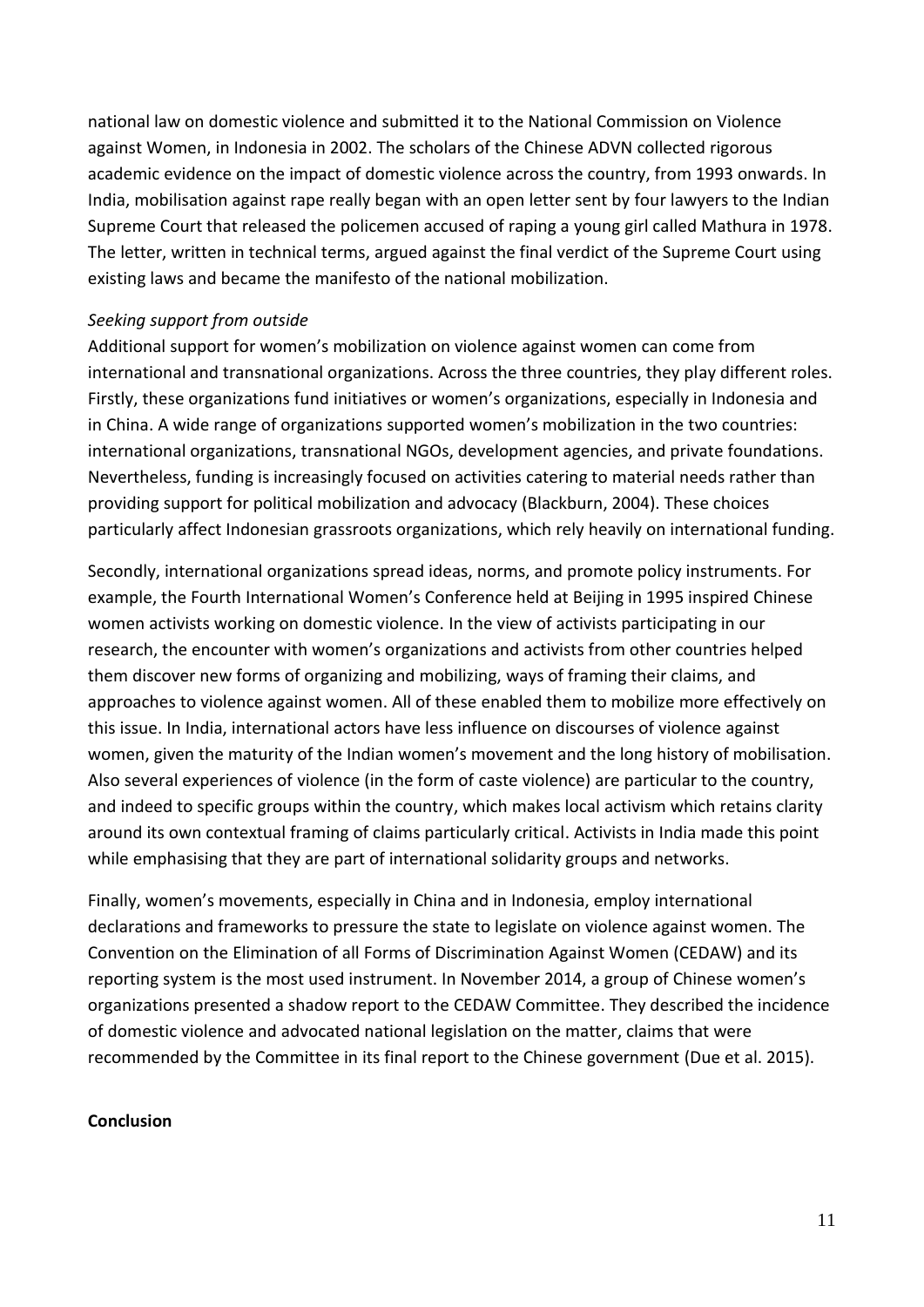This article has explored how women have mobilized to successfully articulate and channel claims related to violence against women into the policy agenda in three specific cases: the reform of the sexual assault laws in India; the approval of the Law on Domestic Violence, no. 23/2004 in Indonesia; and the recent approval (December 2015) of the national law on domestic violence in China. It also analysed why other claims related to violence against women, such as the criminalization of marital rape, or impunity of some state actors who commit violence, tend to remain excluded, in spite of women's mobilization.

Our analysis of the recent legal reforms related to violence against women in China, India, and Indonesia provides evidence that change on this issue is a complex process, due to differences within the women's movements, the nature of the state, and the power relations that shape the policy space. Therefore, change not only requires the strong presence of, and mobilization by, women's organizations, but it also requires them to weave broad alliances with the rest of civil society and identify appropriate political opportunities and structures to enable interaction with state actors. Their framing of claims, strategies, and channels to place those claims within the public and the political domains need to be strongly contextual.

In addition, negotiation and bargaining over claims characterize the processes of change. Not only do women's movements negotiate their claims with state actors, but negotiations also take place amongst women's organizations and with other civil society organizations. How women frame their demands is crucial in building consensus, and in consolidating the support from other actors. The country studies presented in this article show that mobilization on claims concerning women as women – gender status – achieves greater results. On the other hand, claims related to violence against women that challenge the patriarchal and heteronormative structures are often left behind, both by women's organizations and by state actors. However, as the process of change is iterative and incremental, the exclusion of certain claims should not be interpreted simply as a failure, but as a step in a longer process of struggle for gender equality.

Finally, while pointing to the complexity of progressive change, the research opens questions on how women's movements could also play a critical role in making their states accountable towards implementing these legal frameworks. Legal change is important as an enabling environment for gender justice, it needs to be backed up by mechanisms and resources for implementation.

**Paola Cagna was Research Analyst for the project, based at the United Nations Research Institute for Social Development**

**Nitya Rao is Professor, Gender and Development, at University of East Anglia**

## **Endnotes**

(1) Further details and open access publications are available at http://www.unrisd.org/gender-claims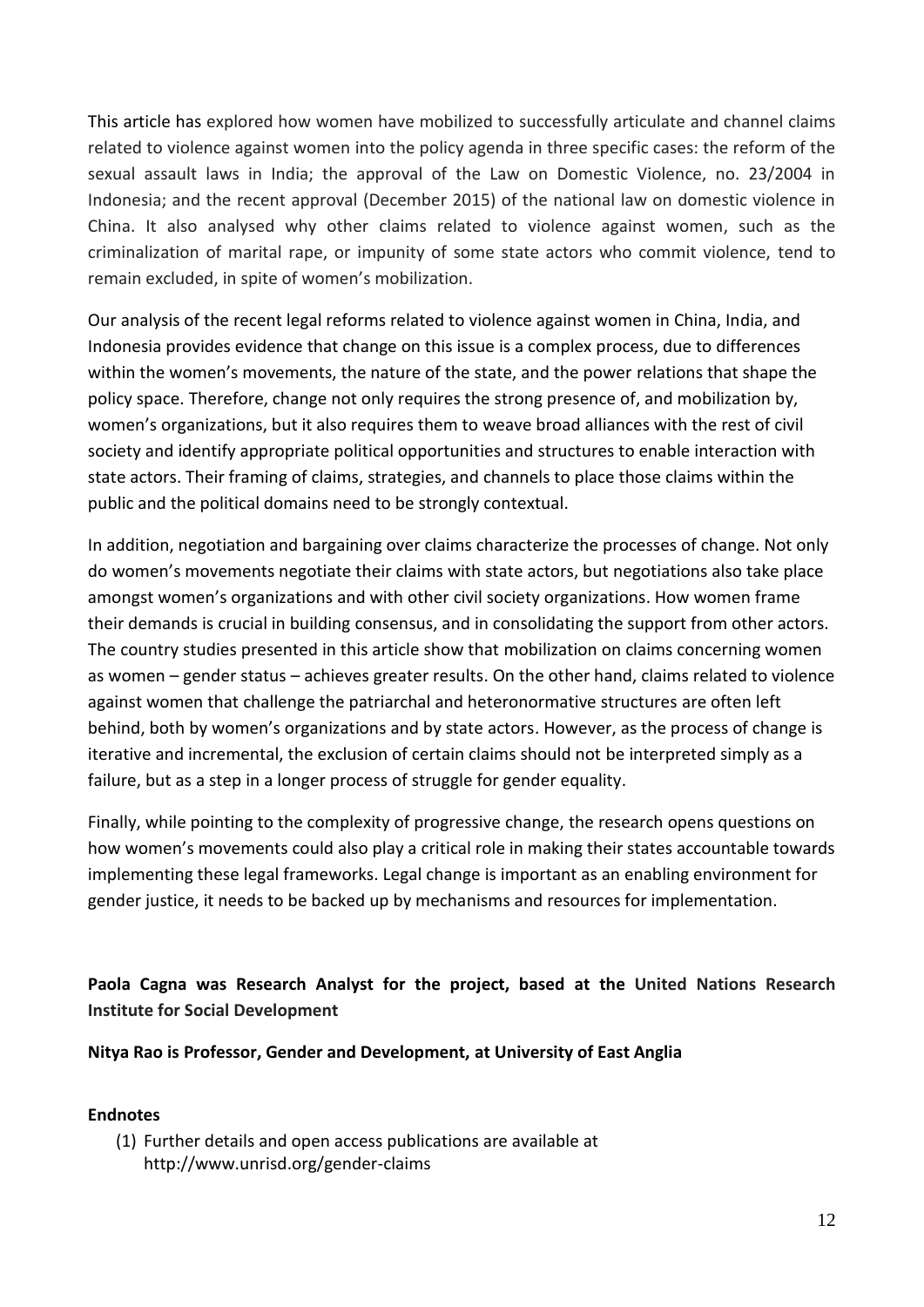- (2) UNRISD research reports published: Chigateri et al. (for India), and Eddyono et al. (for Indonesia); and forthcoming for China: Du et al.
- (3) The All China Women's Federation (ACWF) is the women's organization established by the Chinese Communist Party in 1949. Although it has currently the status of NGO, its long relationship with the party makes it the official spokesperson for matters concerning women's rights. The ACWF has offices at provincial, municipal, and village levels, called Women's Federations. However, an increasing number of women activists have established other organizations labelled as 'autonomous' to differentiate them from the ACWF.
- (4) LGBTI denotes lesbian, gay, bisexual, transgender and intersex people.
- (5) In November 2015, the proportion of seats held by women in national parliaments is 23.4 per cent in China, around 12 per cent in India, and 17.1 per cent in Indonesia. In Indonesia, the women in parliament at the moment of approving the Law on Domestic Violence, no.23/2004 represented 11.1 per cent of the total seats. In India, during the reform of the Criminal Law in 2013, around 11 per cent of the members of parliament were women. Source: Inter-Parliamentary Union,<http://www.ipu.org/wmn-e/classif.htm> (accessed on 14 January 2016).
- (6) The Emergency was a period between 1975-77, when the then-Indian Prime Minister Indira Gandhi unilaterally declared a state of emergency, suspending all civil rights. During this period, many cases of state repression and harassment against civil society activists were recorded.
- (7) The Fatayat Nahdatul Ulama is the young women's branch of the Nahdatul Ulama, an Indonesian Muslim mass organization. Established in 1950, it currently runs programmes on reproductive health, on the eradication of human trafficking and domestic violence.
- (8) In May 1998, a series of riots against the Suharto regime escalated across Indonesia. Cases of gang rape against women of Chinese ethnicity and perpetuated by civilians and military forces were uncovered after these events.

# **References**

Aisyiyah, 2014. *Isu-Isu Perempuan dan Anak Perspektif Tarjih Muhammadiyah Menuju Keluarga Sakinah* [Women and Children from Tarjih Muhammadiyah's Perspective on Harmonious Families]. Yogyakarta, Indonesia: Aisyiyah

Blackburn, S. 2004. *Women and the State in Modern Indonesia*. Cambridge: Cambridge University Press.

Chigateri, Shraddha, Mubashira Zaidi and Anweshaa Ghosh. (2016) "Locating the Processes of Policy Change in the Context of Anti-Rape and Domestic Worker Mobilizations in India." UNRISD Research Report. Geneva: United Nations Research Institute for Social Development. [http://www.unrisd.org/80256B3C005BCCF9/%28httpPublications%29/03AB499766D6FDB2C125](http://www.unrisd.org/80256B3C005BCCF9/%28httpPublications%29/03AB499766D6FDB2C1257F9B004F6BDF?OpenDocument) [7F9B004F6BDF?OpenDocument](http://www.unrisd.org/80256B3C005BCCF9/%28httpPublications%29/03AB499766D6FDB2C1257F9B004F6BDF?OpenDocument), last accessed 20 May 2016.

Cornwall, Andrea. 2002. "Making Spaces, Changing Places: Situating Participation in Development." IDS Working Paper 170. Brighton: Institute of Development Studies.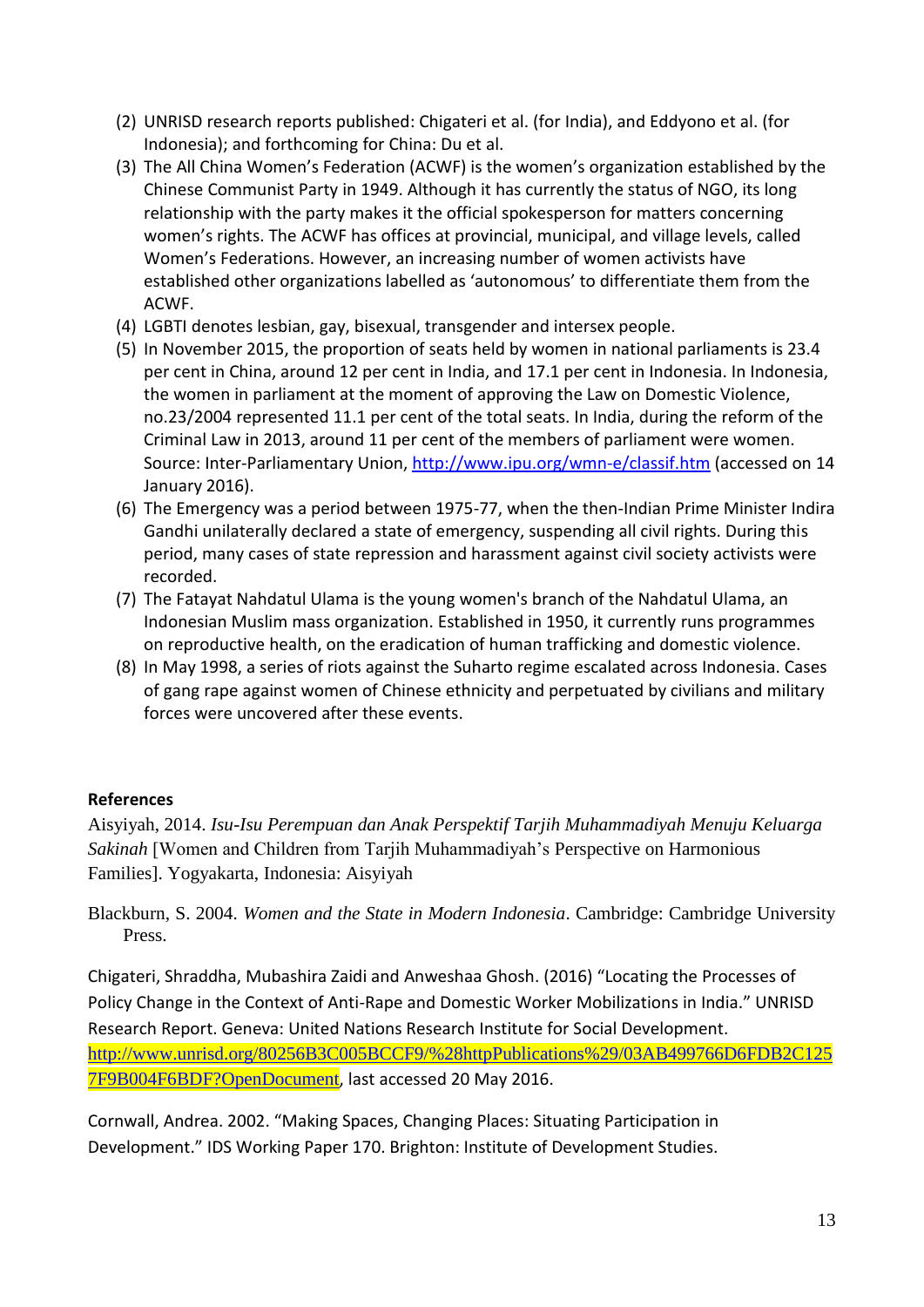Du, Jie, Dongling, Ma, and Yang, Rujun (2015). Case studies of anti-domestic violence advocacy in China. Background paper prepared for UNRISD research 'When and Why do States Respond to Women's Claims? Understanding Gender-Egalitarian Policy Change in Asia'. Geneva: United Nations Research Institute for Social Development.

Eddyono, S. W. (2005). *Women access to justice for women's human rights violation in the domestic shpere in Indonesia; learning from international experiences.* (Master of Law), The University of Hong Kong.

Eddyono, Sri Wiyanti, Farha Ciciek Estu Fanani Haiziah Ghazali Yurra Maurice, Dini Anitasari Sabaniah, and Sisillia Velayati. (2016) "When and Why do State Respond to Women's Claims? Understanding Gender-Egalitarian Policy Change in Indonesia." UNRISD Research Report. Geneva: United Nations Research Institute for Social Development.

Eyben, Rosalind. 2012. "The Hegemony Cracked: The Power Guide to Getting Care onto the Development Agenda." IDS Working Paper 411. Brighton: Institute of Development Studies.

Franceschet, Susan. 2010. "Explaining Domestic Violence Policy Outcomes in Chile and Argentina." *Latin American Politics and Society* 52 (3): 1–29.

Fraser, Nancy. 1989. *Unruly Practices: Power, Discourse, and Gender in Contemporary Social Theory*. Minneapolis: University of Minnesota Press.

Gaventa, John. 2006. "Finding the Spaces for Change: A Power Analysis." *IDS Bulletin* 37 (6): 23– 33.

Gaventa, John, and Rosemary McGee. 2010. *Citizen Action and National Policy Reform: Making Change Happen*. London and New York: Zed Books.

Htun, Mala, and S. Laurel Weldon. 2010. "When Do Governments Promote Women's Rights? A Framework for the Comparative Analysis of Sex Equality Policy." *Perspectives on Politics* 8 (01): 207–16.

Htun, Mala, and S. Laurel Weldon. 2012. "The Civic Origins of Progressive Policy Change: Combating Violence against Women in Global Perspective, 1975–2005." *American Political Science Review* 106 (3): 548–69.

Kumar, R. (1993). *The history of doing*, Kali for Women, New Delhi.

Mazur, Amy G. 2002. *Theorizing Feminist Policy*. Oxford: Oxford University Press.

Menon, N. (2014) 'The Conundrum of Agency', *Seminar*, Issue date January 30 2014, available at [http://india-seminar.com/semsearch.htm,](http://india-seminar.com/semsearch.htm) last accessed 6 January 2016.

Merry, Sally Engle. 2011. *Gender Violence: A Cultural Perspective*. Malden, Mass: Wiley-Blackwell.